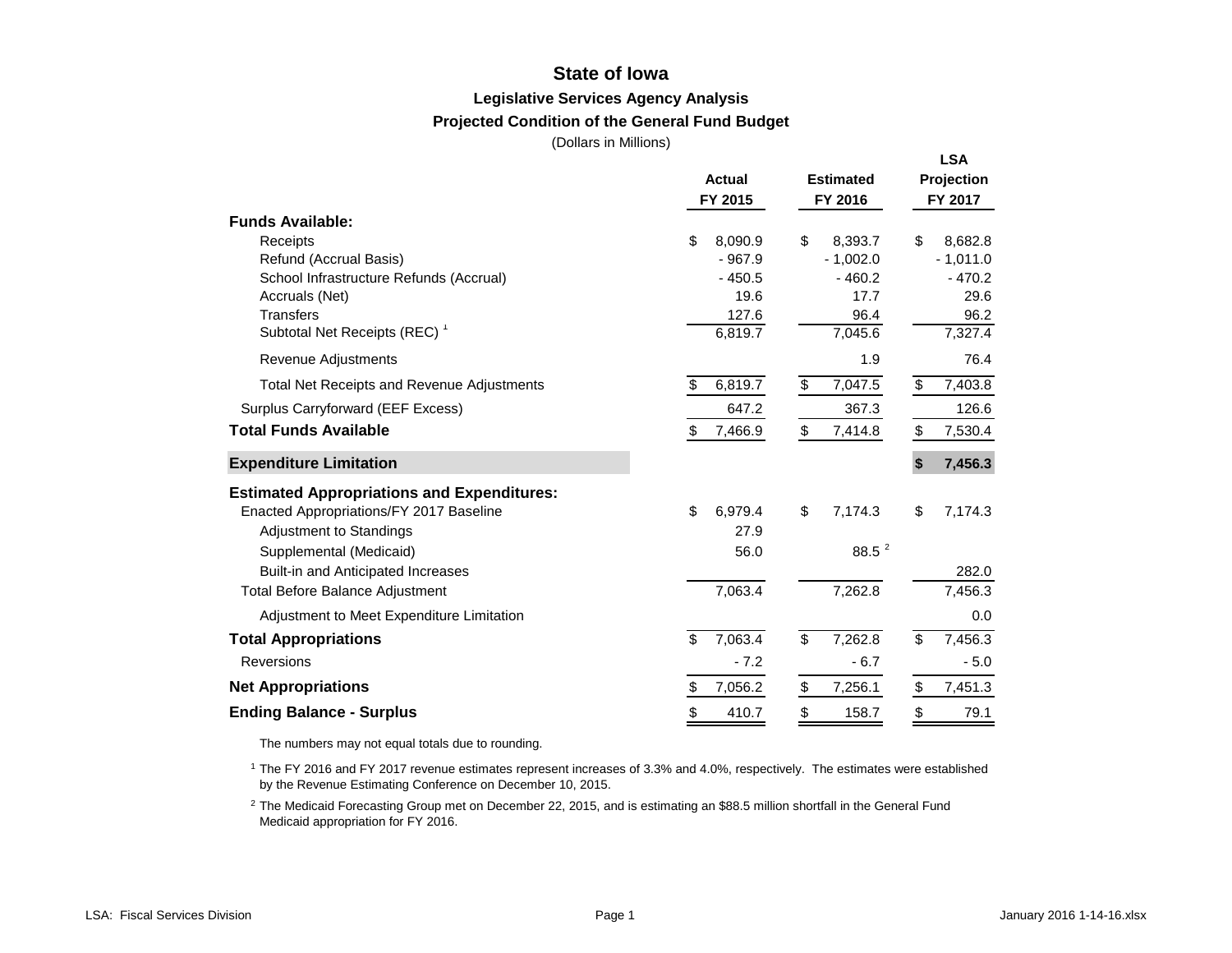## **State of Iowa Reserve Funds**

(Dollars in Millions)

| <b>Cash Reserve Fund (CRF)</b>            | <b>Actual</b>           | <b>Estimated</b> | Projection     |  |  |
|-------------------------------------------|-------------------------|------------------|----------------|--|--|
| FY 2015                                   |                         | FY 2016          | FY 2017        |  |  |
| <b>Funds Available</b>                    |                         |                  |                |  |  |
| <b>Balance Brought Forward</b>            | \$<br>489.3             | \$<br>523.3      | \$<br>539.0    |  |  |
| Gen. Fund Transfer from Surplus           | 706.8                   | 410.7            | 158.7          |  |  |
| <b>Intrastate Receipts</b>                | 1.0                     | 0.0              | 0.0            |  |  |
| <b>Total Funds Available</b>              | \$<br>1,197.1           | \$<br>934.0      | \$<br>697.7    |  |  |
| <b>Excess Transferred to EEF</b>          | $-673.8$                | $-395.0$         | $-142.4$       |  |  |
| <b>Balance</b>                            | \$<br>523.3             | \$<br>539.0      | \$<br>555.3    |  |  |
| Maximum 7.5%                              | \$<br>522.3             | \$<br>539.0      | \$<br>555.3    |  |  |
| <b>Economic Emergency Fund (EEF)</b>      | <b>Actual</b>           | <b>Estimated</b> | Projection     |  |  |
|                                           | FY 2015                 | FY 2016          | FY 2017        |  |  |
| <b>Funds Available</b>                    |                         |                  |                |  |  |
| <b>Balance Brought Forward</b>            | \$<br>180.6             | \$<br>174.5      | \$<br>179.7    |  |  |
| <b>Excess from Cash Reserve</b>           | 673.8                   | 395.0            | 142.4          |  |  |
| <b>Total Funds Available</b>              | \$<br>854.4             | \$<br>569.5      | \$<br>322.1    |  |  |
| <b>Appropriations &amp; Transfers</b>     |                         |                  |                |  |  |
| <b>Excess Transferred to General Fund</b> | \$<br>$-647.2$          | \$<br>$-367.3$   | \$<br>$-126.6$ |  |  |
| Excess Transferred to Taxpayer Trust Fund | 0.0                     | 0.0              | 0.0            |  |  |
| Executive Council - Performance of Duty   | $-32.7$                 | $-22.5$          | $-10.4$        |  |  |
| <b>Balance</b>                            | $$\mathbb{S}$$<br>174.5 | \$<br>179.7      | \$<br>185.1    |  |  |
| Maximum 2.5%                              | \$<br>174.1             | \$<br>179.7      | \$<br>185.1    |  |  |
| <b>Combined Reserve Fund Balances</b>     | <b>Actual</b>           | <b>Estimated</b> | Projection     |  |  |
|                                           | FY 2015                 | FY 2016          | FY 2017        |  |  |
| Cash Reserve Fund                         | \$<br>523.3             | \$<br>539.0      | \$<br>555.3    |  |  |
| <b>Economic Emergency Fund</b>            | 174.5                   | 179.7            | 185.1          |  |  |
| <b>Total CRF and EEF</b>                  | \$<br>697.8             | \$<br>718.7      | \$<br>740.4    |  |  |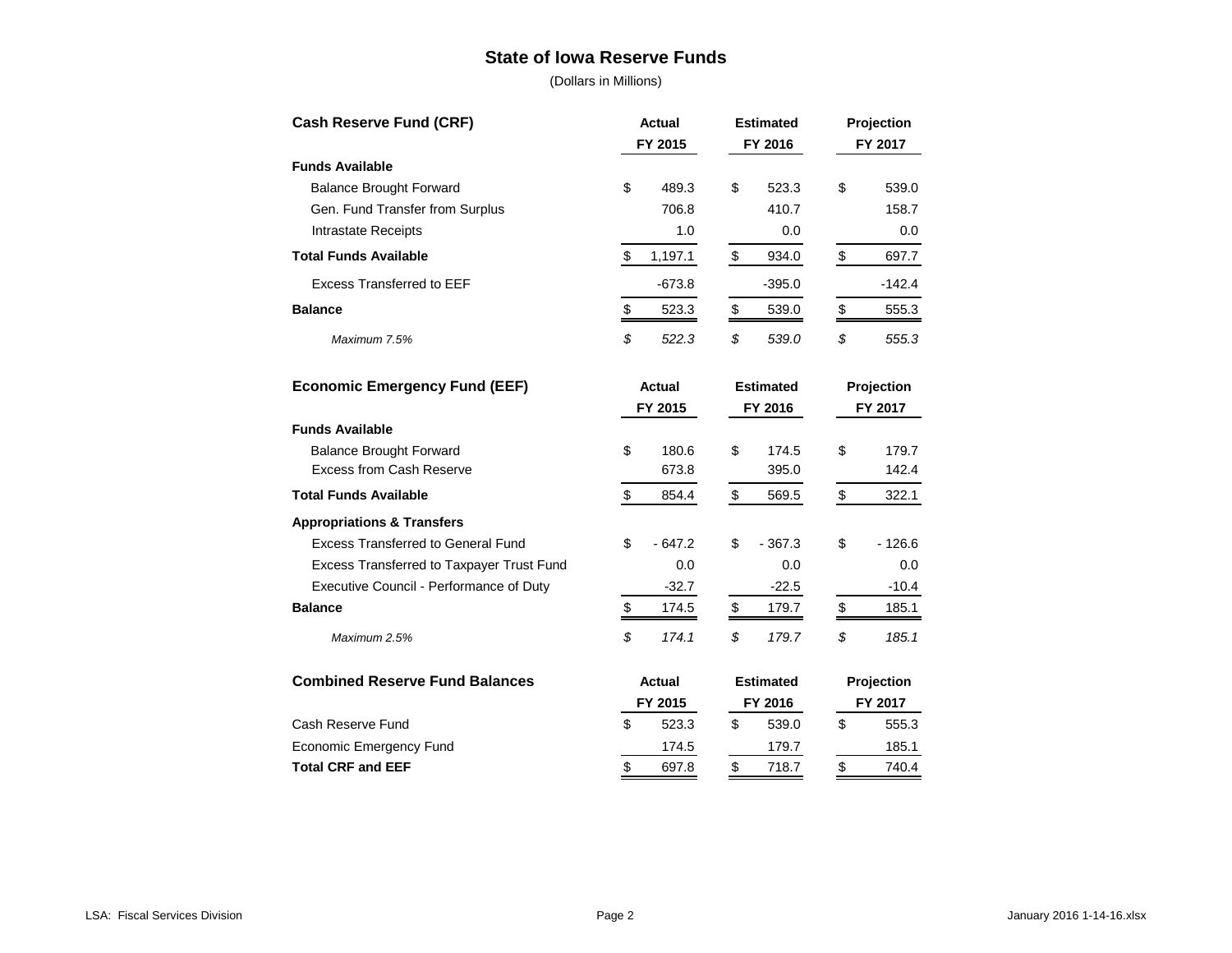### **STATE OF IOWA FY 2017 General Fund Built-in and Anticipated Expenditures** (Dollars in Millions) **January 2016 Preliminary Estimates**

|                                                                 | <b>LSA</b>       |
|-----------------------------------------------------------------|------------------|
|                                                                 | <b>Estimates</b> |
| <b>Built-in Changes</b>                                         |                  |
| Human Services - Medical Assistance                             | \$<br>88.5       |
| Education - K-12 School Foundation Aid (0% Growth) <sup>1</sup> | 60.3             |
| Revenue - Business Property Tax Credit                          | 25.0             |
| Natural Resources - REAP                                        | 20.0             |
| Management - Technology Reinvestment Fund                       | 17.5             |
| <b>Education - Education Reform High Need Schools</b>           | 10.0             |
| Management - State Appeal Board Claims                          | 4.6              |
| Revenue - Commercial/Industrial Property Tax                    | 1.1              |
| <b>Economic Development Authority - STEM</b>                    | 0.5              |
| Economic Development Authority - World Food Prize               | 0.3              |
| Human Services - Adoption Subsidy                               | $-0.1$           |
| <b>Cultural Affairs - County Endowment Fund</b>                 | $-0.2$           |
| College Aid - Iowa Tuition Grant (non-profit) Standing          | $-2.9$           |
| Human Services - hawk-i                                         | $-11.2$          |
| <b>Total Built-in Changes</b>                                   | \$<br>213.4      |
| <b>Anticipated Expenditure Changes</b>                          |                  |
| Management - Salary Adjustment                                  | \$<br>63.2       |
| <b>Corrections - Institutional Realignment</b>                  | 2.0              |
| Corrections - Fund Hepatitis C Drug Costs at Oakdale            | 1.3              |
| <b>Corrections - County Billings</b>                            | 0.8              |
| Public Safety - Peace Officer Retirement                        | 0.9              |
| Public Health - Healthy Children and Families                   | 0.2              |
| Human Services - Child Care Assistance                          | 0.1              |
| <b>Corrections - Support Additional Prison Beds</b>             | 0.1              |
| Subtotal                                                        | \$<br>68.6       |
| <b>Total Expenditure Increases</b>                              | \$<br>282.0      |

<sup>1</sup> The K-12 School Foundation Aid built-in estimate for FY 2017 is based on a 0% percent growth factor. The estimated increase for 2% growth is \$143.1 million and \$227.9 million for 4% growth.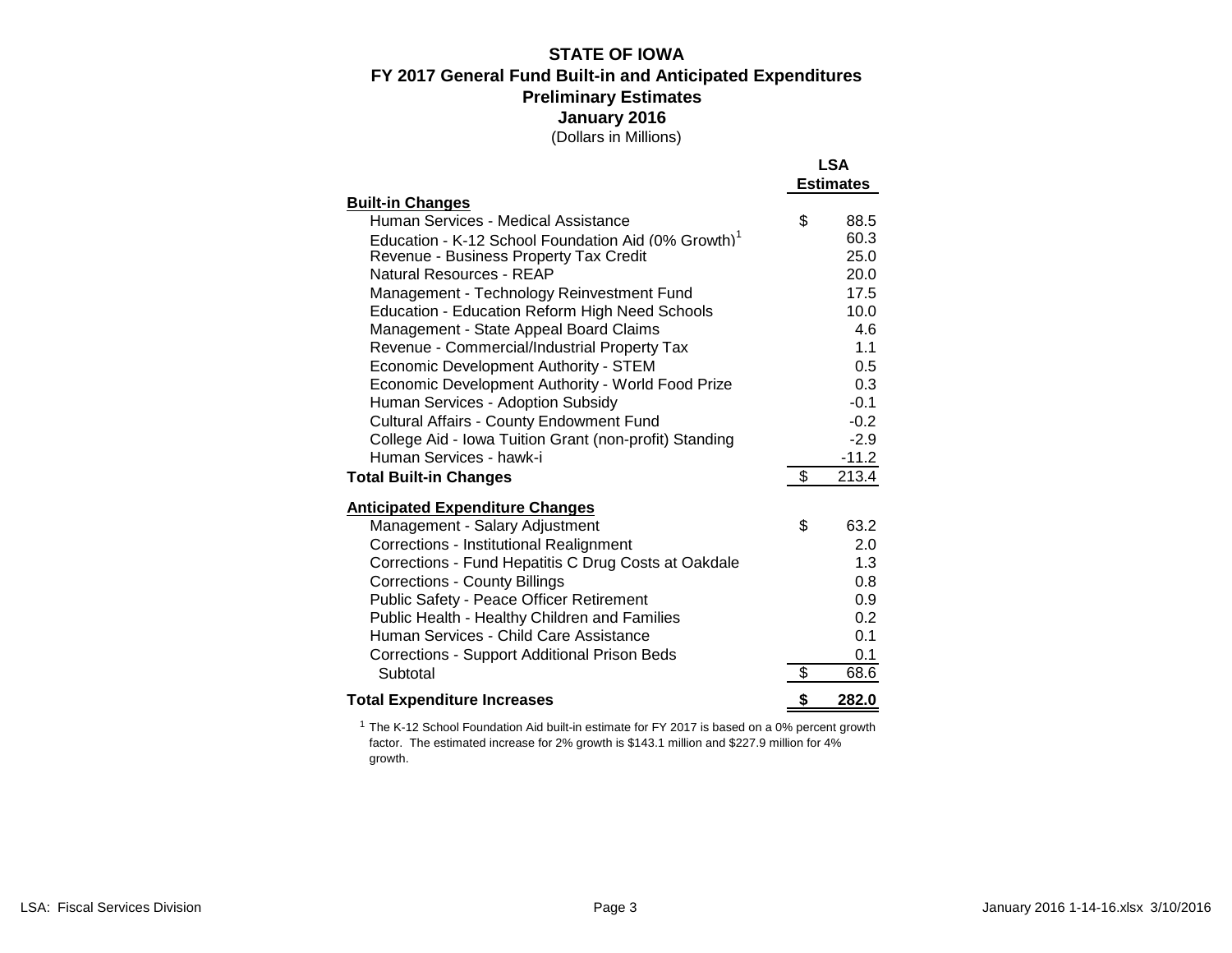# **Taxpayers Trust Fund**

(Dollars in Millions)

|                                                    | <b>Actual</b><br>FY 2014 |       |    |      |     |     |    |     |  |  |  |  | <b>Actual</b><br>FY 2015 |  | <b>Estimated</b><br>FY 2016 |  |  | <b>Projected</b><br>FY 2017 |  |
|----------------------------------------------------|--------------------------|-------|----|------|-----|-----|----|-----|--|--|--|--|--------------------------|--|-----------------------------|--|--|-----------------------------|--|
| <b>Funds Available</b>                             |                          |       |    |      |     |     |    |     |  |  |  |  |                          |  |                             |  |  |                             |  |
| <b>Balance Brought Forward</b>                     | \$                       | 60.1  | \$ | 35.7 | \$  | 8.1 | S  | 8.1 |  |  |  |  |                          |  |                             |  |  |                             |  |
| <b>Economic Emergency Transfer</b>                 |                          | 60.0  |    | 0.0  |     | 0.0 |    | 0.0 |  |  |  |  |                          |  |                             |  |  |                             |  |
| Reversion from Taxpayer Trust Fund Tax Credit Fund |                          | 35.5  |    | 8.1  |     | 0.0 |    | 0.0 |  |  |  |  |                          |  |                             |  |  |                             |  |
| Interest                                           |                          | 0.1   |    | 0.1  |     | 0.0 |    | 0.0 |  |  |  |  |                          |  |                             |  |  |                             |  |
| <b>Total Funds Available</b>                       |                          | 155.7 | S  | 43.9 | \$. | 8.1 | S  | 8.1 |  |  |  |  |                          |  |                             |  |  |                             |  |
| <b>Total Expenditures</b>                          | \$                       | 120.0 | S  | 35.8 | \$  | 0.0 | S  | 0.0 |  |  |  |  |                          |  |                             |  |  |                             |  |
| <b>Balance Carried Forward</b>                     |                          | 35.7  | S  | 8.1  | S   | 8.1 | \$ | 8.1 |  |  |  |  |                          |  |                             |  |  |                             |  |

# **Taxpayers Trust Fund Tax Credit Fund**

(Dollars in Millions)

|                                                              | Actual<br>FY 2014 |       | Actual<br>FY 2015 | <b>Estimated</b><br>FY 2016 |     | <b>Projected</b><br>FY 2017 |     |
|--------------------------------------------------------------|-------------------|-------|-------------------|-----------------------------|-----|-----------------------------|-----|
| <b>Funds Available</b>                                       |                   |       |                   |                             |     |                             |     |
| <b>Balance Brought Forward</b>                               | \$                | 0.0   | \$<br>0.0         | \$                          | 0.0 | S                           | 0.0 |
| Transfer from Taxpayer Trust Fund                            |                   | 120.0 | 35.8              |                             | 0.0 |                             | 0.0 |
| Interest                                                     |                   | 0.1   | 0.0               |                             | 0.0 |                             | 0.0 |
| <b>Total Funds Available</b>                                 |                   | 120.1 | \$<br>35.8        | \$                          | 0.0 |                             | 0.0 |
| <b>Expenditures</b>                                          |                   |       |                   |                             |     |                             |     |
| Transfer to General Fund (Reimb. for payment of tax credits) | \$                | 84.6  | \$<br>27.7        | \$                          | 0.0 | \$.                         | 0.0 |
| Reversion to the Taxpayer Trust Fund                         |                   | 35.5  | 8.1               |                             | 0.0 |                             | 0.0 |
| <b>Total Expenditures</b>                                    |                   | 120.1 | \$<br>35.8        |                             | 0.0 |                             | 0.0 |
| <b>Balance Carried Forward</b>                               |                   | 0.0   | 0.0               | \$                          | 0.0 |                             | 0.0 |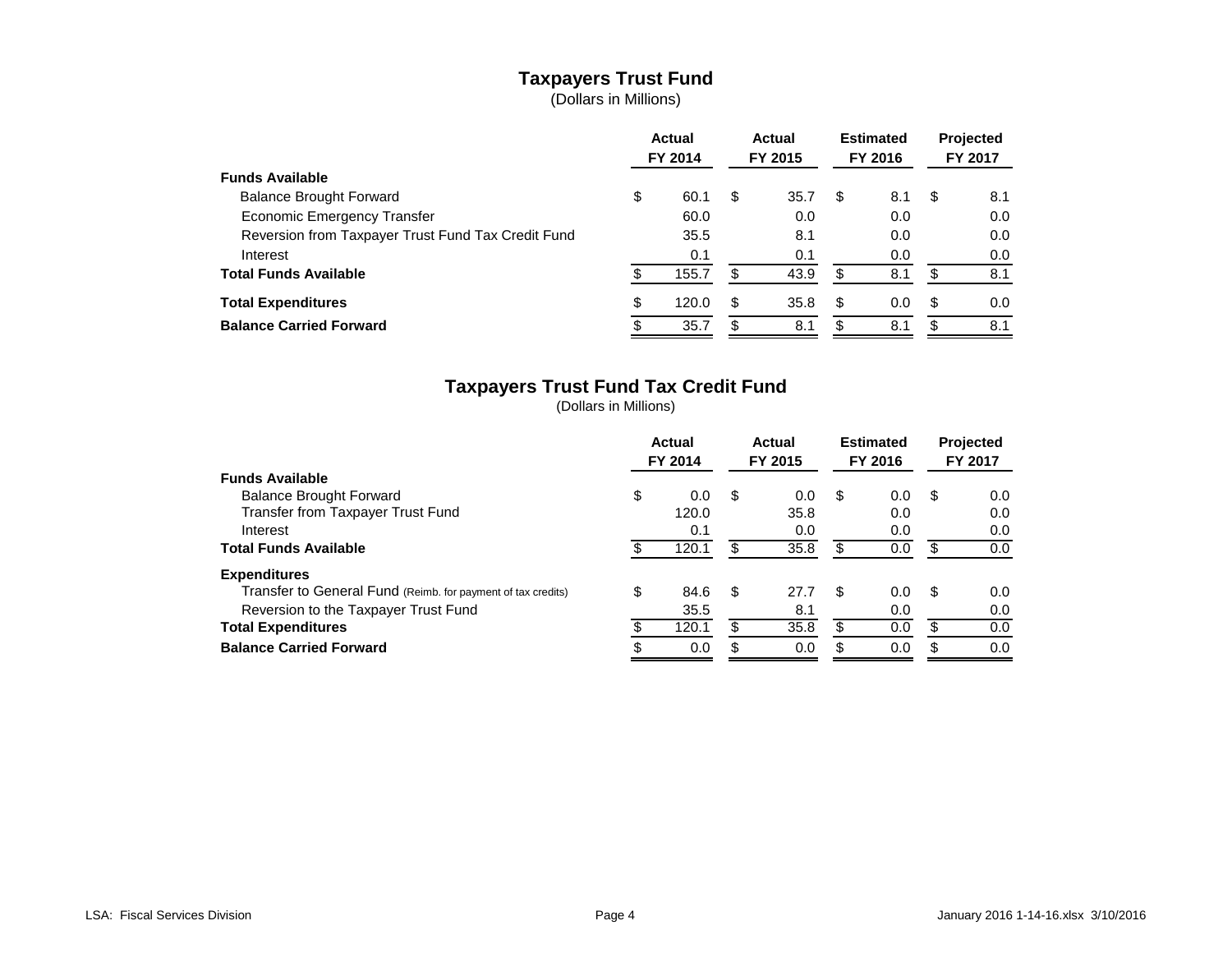### **State Tax Credit Expected Claims Projection**

(Dollars in Millions)

| <b>Tax Credit Program</b>                                                |    | FY 2015    |    | FY 2016    |    | FY 2017    |  |
|--------------------------------------------------------------------------|----|------------|----|------------|----|------------|--|
| <b>Capped Programs</b>                                                   |    |            |    |            |    |            |  |
| <b>Accelerated Career Education Tax Credit</b>                           | \$ | $-3.9$     | \$ | $-3.9$     | \$ | $-3.9$     |  |
| <b>Agricultural Assets Transfer Tax Credit</b>                           |    | $-3.6$     |    | $-5.0$     |    | $-5.5$     |  |
| <b>Custom Farming Contract Tax Credit</b>                                |    | $-0.0$     |    | $-0.0$     |    | $-0.1$     |  |
| <b>Endow Iowa Tax Credit</b>                                             |    | $-5.6$     |    | $-5.0$     |    | $-5.1$     |  |
| <b>Enterprise Zone Program</b>                                           |    | $-13.8$    |    | $-7.4$     |    | $-3.7$     |  |
| Enterprise Zone Program - Housing Component                              |    | $-9.1$     |    | $-19.8$    |    | $-16.3$    |  |
| Film, Television, and Video Project Promotion Program - Awarded          |    | $-0.0$     |    | $-0.0$     |    | $-0.0$     |  |
| High Quality Job Program                                                 |    | $-14.7$    |    | $-26.7$    |    | $-28.5$    |  |
| Historic Preservation and Cultural and Entertainment District Tax Credit |    | $-15.1$    |    | $-56.2$    |    | $-49.0$    |  |
| Redevelopment Tax Credit                                                 |    | $-2.5$     |    | $-4.6$     |    | $-7.1$     |  |
| Renewable Energy Tax Credit                                              |    | $-3.9$     |    | $-6.1$     |    | $-11.6$    |  |
| School Tuition Organization Tax Credit                                   |    | $-9.9$     |    | $-12.2$    |    | $-12.4$    |  |
| Solar Energy System Tax Credit                                           |    | $-2.2$     |    | $-3.5$     |    | $-3.8$     |  |
| Venture Capital Tax Credit - Innovation Fund                             |    | $-1.0$     |    | $-2.8$     |    | $-5.5$     |  |
| Venture Capital Tax Credit - Iowa Fund of Funds                          |    | 0.0        |    | $-1.4$     |    | $-0.8$     |  |
| Venture Capital Tax Credit - Qualified Bus. or Comm.-Seed Capital Fund   |    | $-0.1$     |    | $-0.4$     |    | $-2.2$     |  |
| Venture Capital Tax Credit - Venture Capital Funds                       |    | $-0.0$     |    | $-0.1$     |    | $-0.0$     |  |
| <b>Wage-Benefits Tax Credit</b>                                          |    | $-0.0$     |    | 0.0        |    | 0.0        |  |
| Wind Energy Production Tax Credit                                        |    | $-1.0$     |    | $-1.9$     |    | $-1.6$     |  |
| Workforce Housing Tax Incentive Program                                  |    | 0.0        |    | $-2.4$     |    | $-8.0$     |  |
| <b>Total Capped Programs</b>                                             | \$ | $-86.6$    | \$ | $-159.4$   | \$ | $-165.0$   |  |
| <b>Uncapped Programs</b>                                                 |    |            |    |            |    |            |  |
| <b>Adoption Tax Credit</b>                                               | \$ | $-0.4$     | \$ | $-0.8$     | \$ | $-0.8$     |  |
| <b>Biodiesel Blended Fuel Tax Credit</b>                                 |    | $-15.7$    |    | $-17.7$    |    | $-17.9$    |  |
| <b>Charitable Conservation Contribution Tax Credit</b>                   |    | $-0.5$     |    | $-0.8$     |    | $-0.8$     |  |
| Child and Dependent Care Tax Credit                                      |    | $-4.1$     |    | $-6.7$     |    | $-6.8$     |  |
| E15 Gasoline Promotion Tax Credit                                        |    | $-0.2$     |    | $-0.2$     |    | $-0.3$     |  |
| E85 Gasoline Promotion Tax Credit                                        |    | $-1.7$     |    | $-2.1$     |    | $-2.5$     |  |
| Early Childhood Development Tax Credit                                   |    | $-0.7$     |    | $-0.7$     |    | $-0.7$     |  |
| Earned Income Tax Credit                                                 |    | $-70.9$    |    | $-71.4$    |    | $-72.2$    |  |
| <b>Ethanol Promotion Tax Credit</b>                                      |    | $-2.1$     |    | $-1.8$     |    | $-1.5$     |  |
| Farm to Food Donation Tax Credit                                         |    | $-0.0$     |    | $-0.0$     |    | $-0.1$     |  |
| Geothermal Heat Pump Tax Credit                                          |    | $-2.1$     |    | $-2.3$     |    | $-2.5$     |  |
| Iowa Industrial New Job Training Program (260E)                          |    | $-40.5$    |    | $-44.5$    |    | $-43.6$    |  |
| New Capital Investment Program                                           |    | $-0.3$     |    | $-0.4$     |    | $-0.2$     |  |
| New Jobs and Income Program                                              |    | $-0.1$     |    | $-0.2$     |    | $-0.1$     |  |
| <b>Research Activities Tax Credit</b>                                    |    | $-38.4$    |    | $-53.8$    |    | $-58.5$    |  |
| Supplemental Research Activities Tax Credit                              |    | $-6.1$     |    | $-10.5$    |    | $-6.6$     |  |
| Targeted Jobs Tax Credit from Withholding                                |    | $-3.9$     |    | $-4.7$     |    | $-5.9$     |  |
| Tuition and Textbook Tax Credit                                          |    | $-15.3$    |    | $-15.3$    |    | $-15.3$    |  |
| Volunteer Firefighter and EMS Tax Credit                                 |    | $-1.4$     |    | $-1.3$     |    | $-1.3$     |  |
| <b>Total Uncapped Programs</b>                                           |    | $$ -204.2$ |    | $$ -235.5$ | S  | $-237.5$   |  |
| <b>Tax Credit Program Total</b>                                          |    | $$ -290.8$ |    | $$ -394.9$ |    | $$ -402.5$ |  |

#### Notes:

These estimates are based on the Tax Credit Expected Claims Projection published by the Department of Revenue in December 2015. The table above reflects the tax credits that are likely to be claimed in a given fiscal year based on previous experience. The projected claims are incorporated in the FY 2016 and FY 2017 REC revenue estimates.

The numbers may not equal totals due to rounding.